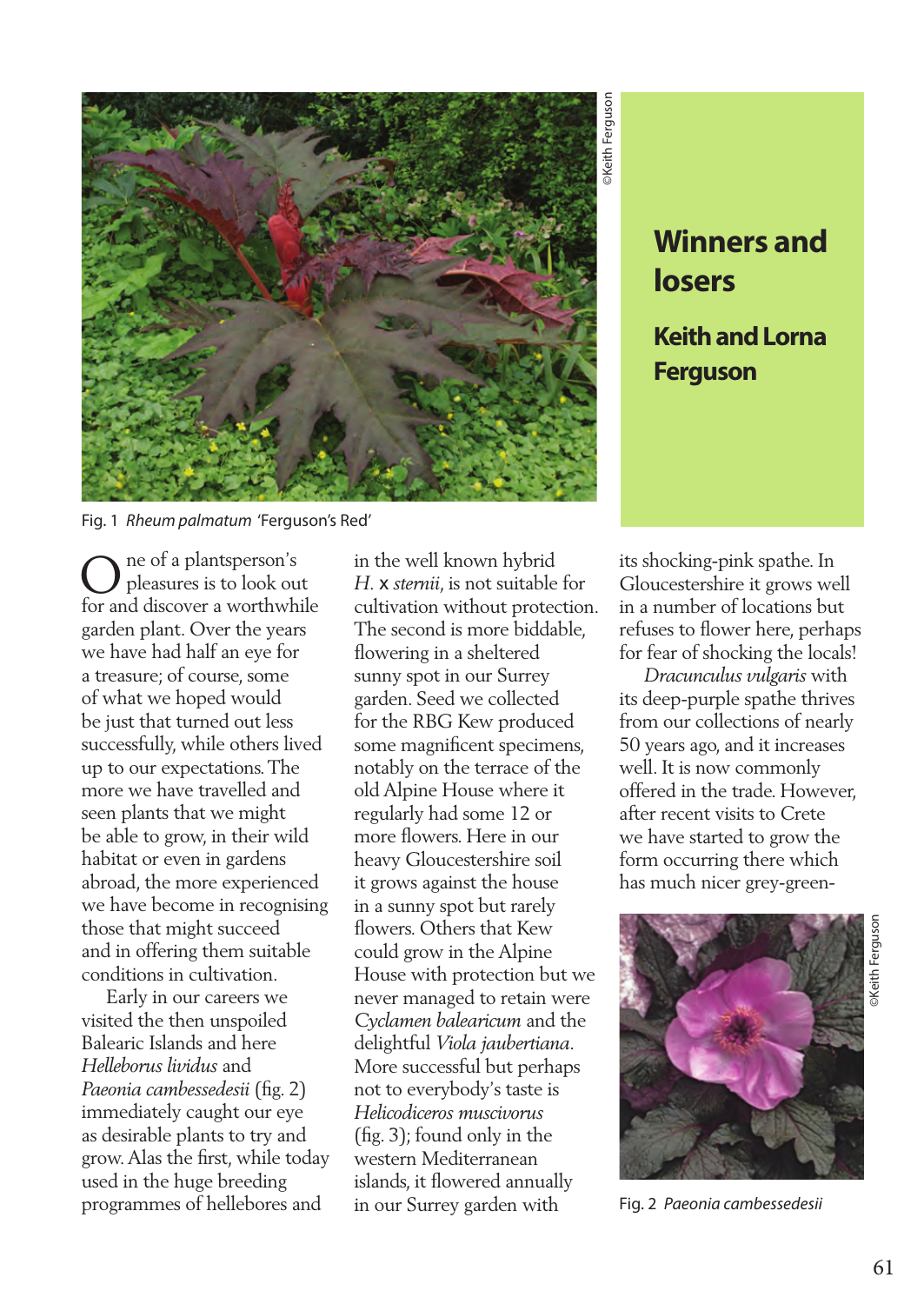

Fig. 3 *Helicodiceros muscivorus* Fig. 4 *Dracunculus vulgaris* 

marked foliage with white bands (fig. 4) compared to the plain green foliage of our western Mediterranean form; there are populations with a white spathe (fig. 5) which we have yet to see flower in the open garden.

 There are two plants that we grow that we have to thank Bob Brown for spotting in



our garden. He named them *Rheum palmatum* 'Ferguson's Red' (fig. 1) and *Acanthus spinosus* Ferguson's form (fig. 6). They have been mentioned in this journal (Vol. 35 No. 2, 2014), but the history of their discovery and their gardenworthy features have not been described before. The rheum was found in a nursery which

**OLorna** Ferguson ©Lorna Ferguson



Fig. 6 *Acanthus spinosus* Ferguson's form

©Keith Ferguson Keith Ferauso

Fig. 5 White *Dracunculus vulgaris*  on Crete

dealt primarily in bedding plants somewhere on the edge of Leeds. Returning from our youngest son's graduation at Durham, we looked for a spot to have a break and eat our lunch, and finding a nursery which was deserted beyond some staff eating their lunch we asked if we could eat our picnic in their car park, to which they readily agreed. We then felt obliged to at least look at the plants. After passing many of little interest to us, we found a bench with a dozen or more neglected perennials at the back of an empty greenhouse, and here we saw a large *Rheum palmatum* outgrowing its pot. Ideal for our new garden with moisture-retentive soil. Gladly sold to us, we found it had striking dark-red foliage for some weeks in spring.

 The *Acanthus* is low growing, floriferous and remarkably mildew-resistant. The previous owners of our house had planted two clumps in a bank in the lawn.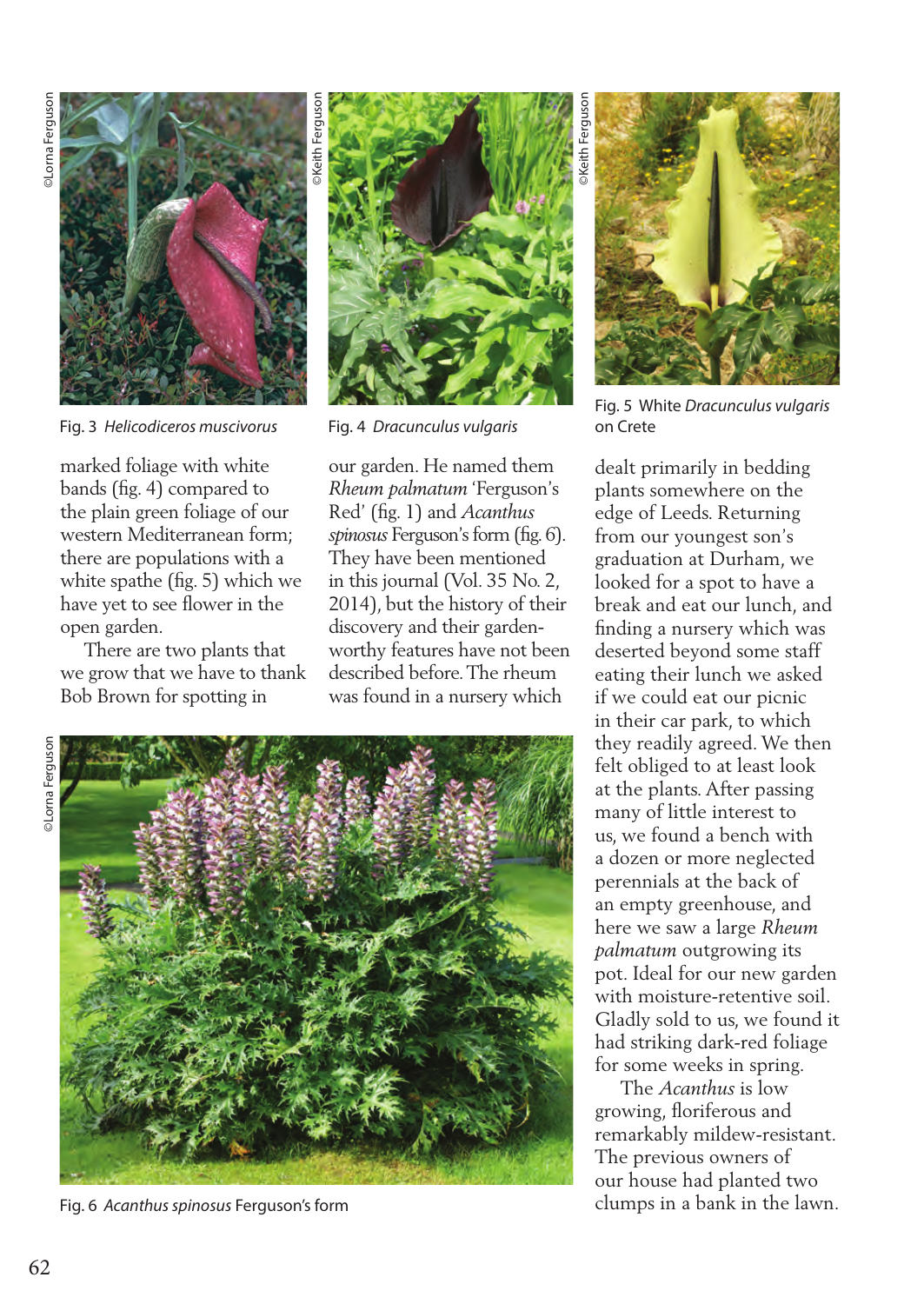One was white with mildew, as were the monardas and asters nearby, but what is today known as *A. spinosus* Ferguson's form had fresh green foliage, was lower growing, and stood out as good.

 On viewing our house prior to buying it, we had observed a row of *Zantedeschia aethiopica*  'Glencoe' (back cover) looking well in September (described in Vol. 30 No. 1, 2009). We gave plants to the late Michael Wickenden and to Bob Brown, who both accepted them, we felt, out of politeness. Eventually it was noted after trial in both nurseries that it flowered extremely well, exactly as we'd said, and was hardy when planted deep. Then some years later we gave Michael some pots of young plants and he was delighted and put a student to divide the contents of the pots; she managed to get 49 plants, which was the launch into the trade. Bob was not far behind, and it has been a best seller and much admired on the HPS stand at Chelsea.

 Perhaps our first really exciting find was *Veratrum album* 'Lorna's Green' and later *V. album* 'Auvergne White' (Vol. 26 No 1, 2008). Both are now in the trade thanks to Michael Wickenden's enthusiasm for the genus.

 Some years ago the Kew Guild had a weekend trip to see the gardens of retired staff, there then being some six of us within a radius of 40 miles. In one garden we observed a

very strong and floriferous white *Pentstemon heterophyllus* (fig. 7) by the back door. We enquired about it and was told "Oh, it was here when we bought the house". We begged a cutting or two as this promised to be a better bet than the blue *P.* 'Catherine de la Mare', which never overwintered on our heavy wet soil. After suitable trial, when we found it vigorous and able to withstand the winter well, we took some to the Western Counties HPS Group meeting and were a bit taken aback when, after we said that we were thinking of giving it a cultivar name, Bob Brown informed us that we had been beaten as recently it had been named *P. h.* 'Roundway White'!

 While writing about *Penstemon,* we have seen many fine dwarf blue species in the area from Denver to the Pacific Coast and north to the Canadian Border, but most seem very difficult to keep in cultivation in our experience and that of gardeners in the Pacific North West. However, on our first visit to Washington State we went to the viewing point for the erupted Mount St Helens volcano. Here to our astonishment we saw that one of the successful colonisers of the lava dust was no less than *P. fruticosus* (fig. 8). There were many old seedheads so we collected some seeds and raised plants easily. This penstemon persists for some years before needing repropagation either from seed or cutting.



Fig. 7 *Penstemon heterophyllus* 'Roundway White'



Fig. 8 *Penstemon fruticosus* 

 *Anemone ranunculoides*  'Ferguson's Fancy' (fig. 9) was found in a piece of woodland in Austria when Lorna wandered away from the tour party who were having coffee and found this rather strange variant. Having bulked it up from a small piece, we gave it to Michael Wickenden and to our surprise he included it in one of his last catalogues under this name.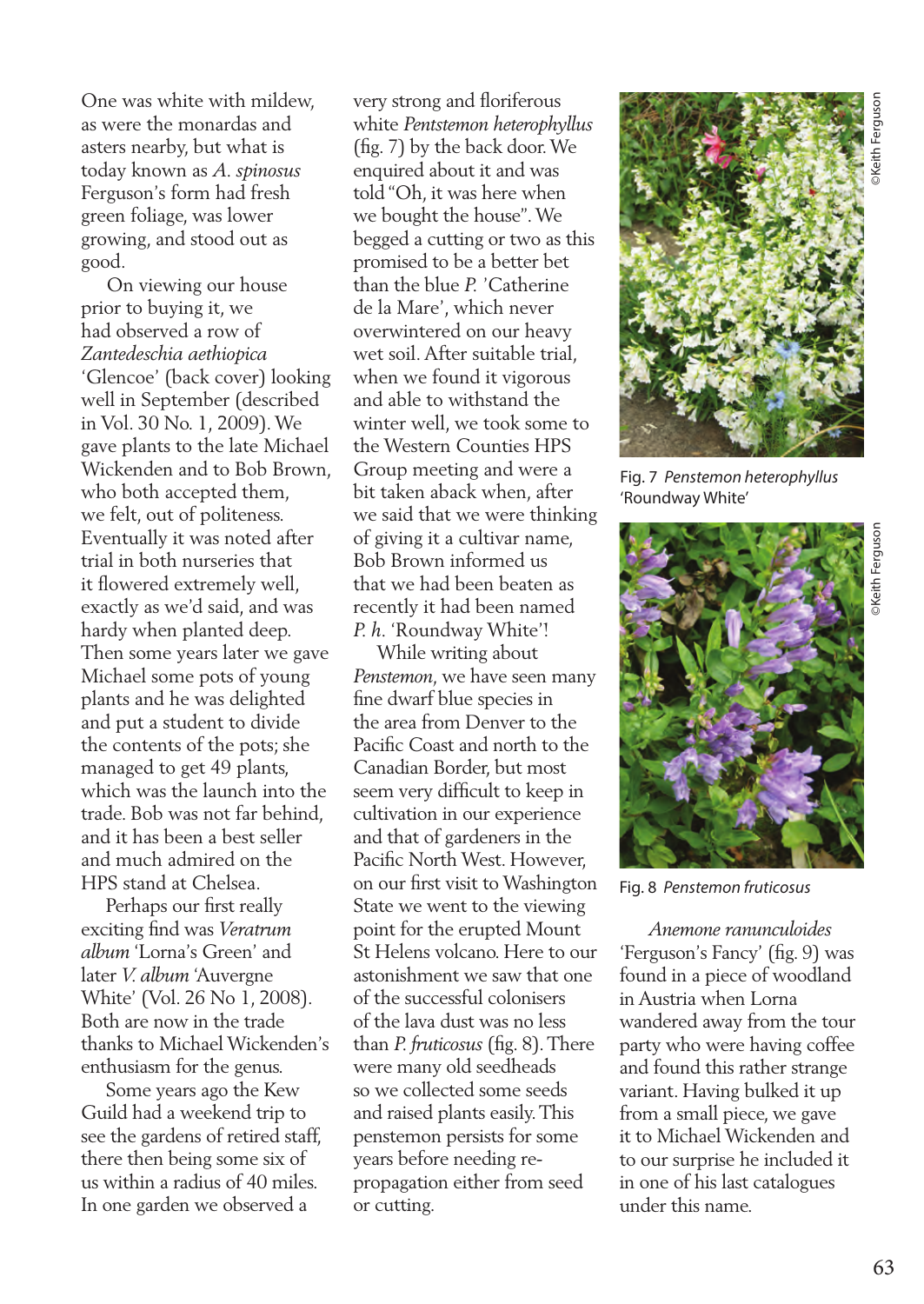

Fig. 9 *Anemone ranunculoides*  'Ferguson's Fancy'

It's not a flamboyant plant, but with the current enthusiasm for selections of *Anemone nemorosa* it might have some appeal. On this same trip, again on a coffee stop, we strayed and found a thicket of *Hippophae rhamnoides*  covered in squashy berries. We collected some of them and raised some seedlings to see if we could get a male, as we had a female which did not berry and most of the described cultivars are female.

Indeed, in three years we had some young plants and they all turned out to be male and they have pollinated the now large female specimen which has had a magnificent show of orange berries, an alternative to the North American deciduous species of holly which do not thrive with us.

 We have made many visits to the USA to see gardens and to plant hunt and photograph native plants. A worthwhile plant, not in the trade to our knowledge, is the eastern US form of *Maianthemum racemosum* (figs 10a & b). Dan Hinkley (*The Explorer's Garden*, Timber Press 1999) pointed out that the form commonly grown in our gardens is a polyploid (with more than two sets of chromosomes) which is the western form, while the eastern form is diploid. Hinkley refers to the western form setting berries in the wild, but we have grown three different collections of the usual western form found in gardens in the UK and

they rarely if ever produce berries. However, we have found that in cultivation the eastern form is not quite as vigorous but flowers later with rather creamy white flowers and produces great swags of marbled berries which turn red, adding interest to the shade garden in late summer.

 *Dianthus* species – pinks and border carnations, especially the more modern cultivars – are not really happy on our soil, however modified, and need constant attention. However we have found two that thrive with effective neglect. 'Frank's Frilly' (fig. 11), an old variety with a small red double flowerhead and very fragrant, we originally obtained from Frank Lawley of Herterton House Garden Nursery, Northumberland, though it appears to be named after Frank Waley according to Richard Bird in his book on border pinks. We have had it since the mid-1970s and it has grown equally well on Bagshot sand in Surrey and on heavy west-Gloucestershire clay.





Figs 10 a & b *Maianthemum racemosum* Eastern USA form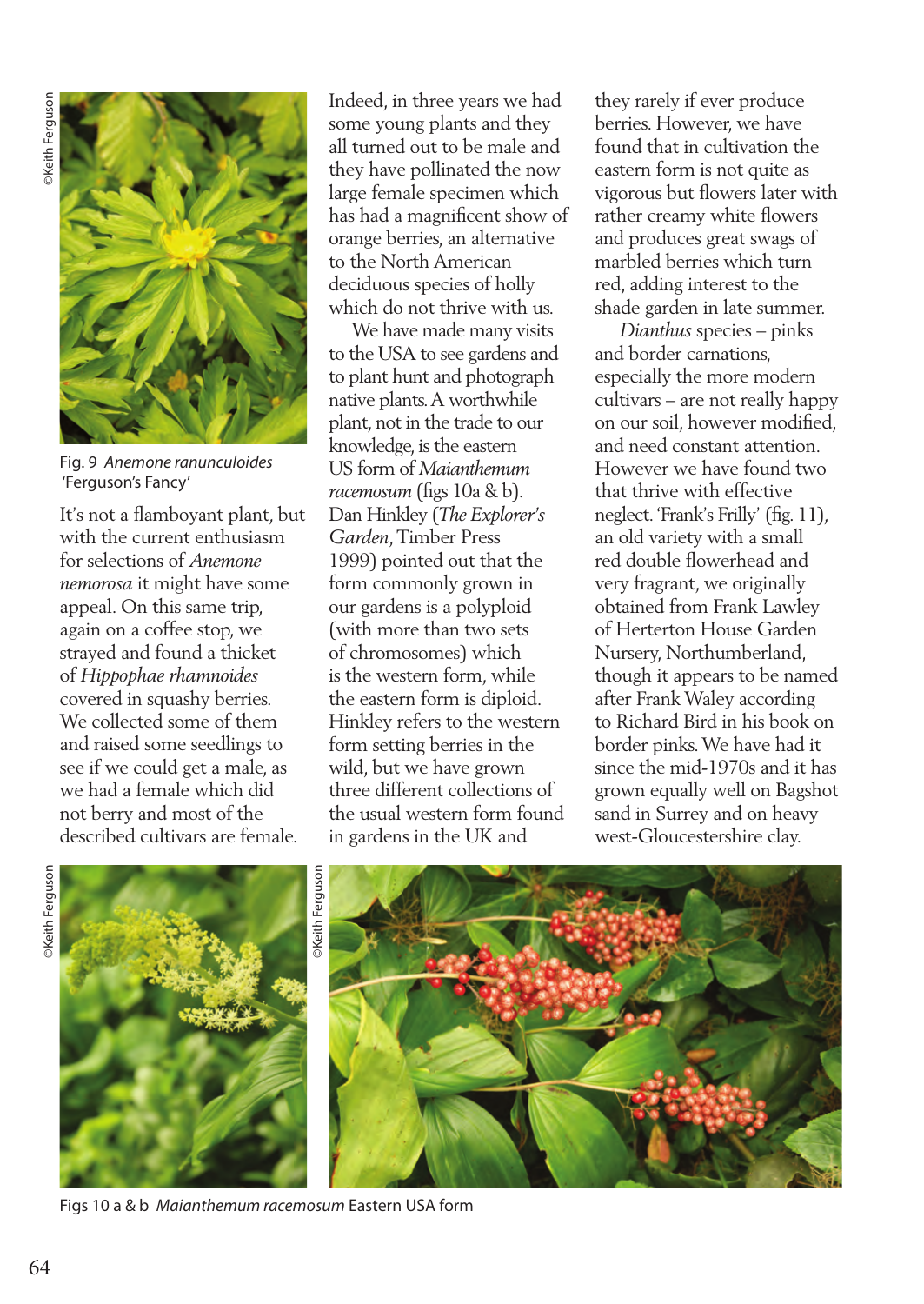The other variety is 'Old Velvet' (fig. 12), a semi-double with almost flat, rich-darkpurple velvet-like flowers with a white edge. It was found locally and raised from cuttings, and has been growing and flowering in the same place for well over 7 years with no attention.

 In the autumn the year after the terrible 9/11 event in the USA we visited gardens in the Philadelphia region, the Dupont Gardens and many belonging to members of the Mid-Atlantic Hardy Plant Society. One garden had a row of six or more fine specimens of *Cornus kousa* (fig. 13) smothered in ripe red fruit. We begged a few fruits to see what the seedlings would be like. Now some 15 years later we have two fine small trees, flowering very well and fruiting almost as well as we recall the parent.

 They are equal to anything in the trade in our opinion. At the same time we obtained some ripe red berries of the Eastern Flowering *Cornus florida*. The seedlings have been a great disappointment, making small shrubs no more than 5ft high which have never flowered. A specimen of *Cornus florida* we were given at about the same time, bought in the UK trade, behaved in exactly the same manner, scarcely growing and producing an occasional flower. In fact this is to be expected as *C. florida*, although growing to fine small trees which make an amazing show down the eastern USA, is known not

to flourish in UK gardens as we do not regularly get hot enough summers to ripen the wood and make good flower buds.

 Older cultivars of some plants that do well for us are often unknown to and admired by fellow plantspeople include *Papaver*  (Oriental Group) 'May Queen' (fig. 14). It has semi-double orange flowers which form an early riot of colour in the border. Very vigorous, stoloniferous, but not so invasive that one cannot enjoy it. It dies down early and in our borders the space is covered with the herbaceous *Clematis tubulosa* 'Wye Vale' and *Crocosmia*  species. Another favourite and a delightful winter winner is *Iris unguicularis* 'Walter Butt' (fig. 15) with large pale-mauve falls. These two we value greatly and have had since the mid 1970s when we were given them by the late Moira Reid of Liskeard.



Fig. 11 *Dianthus* 'Frank's Frilly'



Fig. 12 *Dianthus* 'Old Velvet'



Fig. 13 *Cornus kousa*